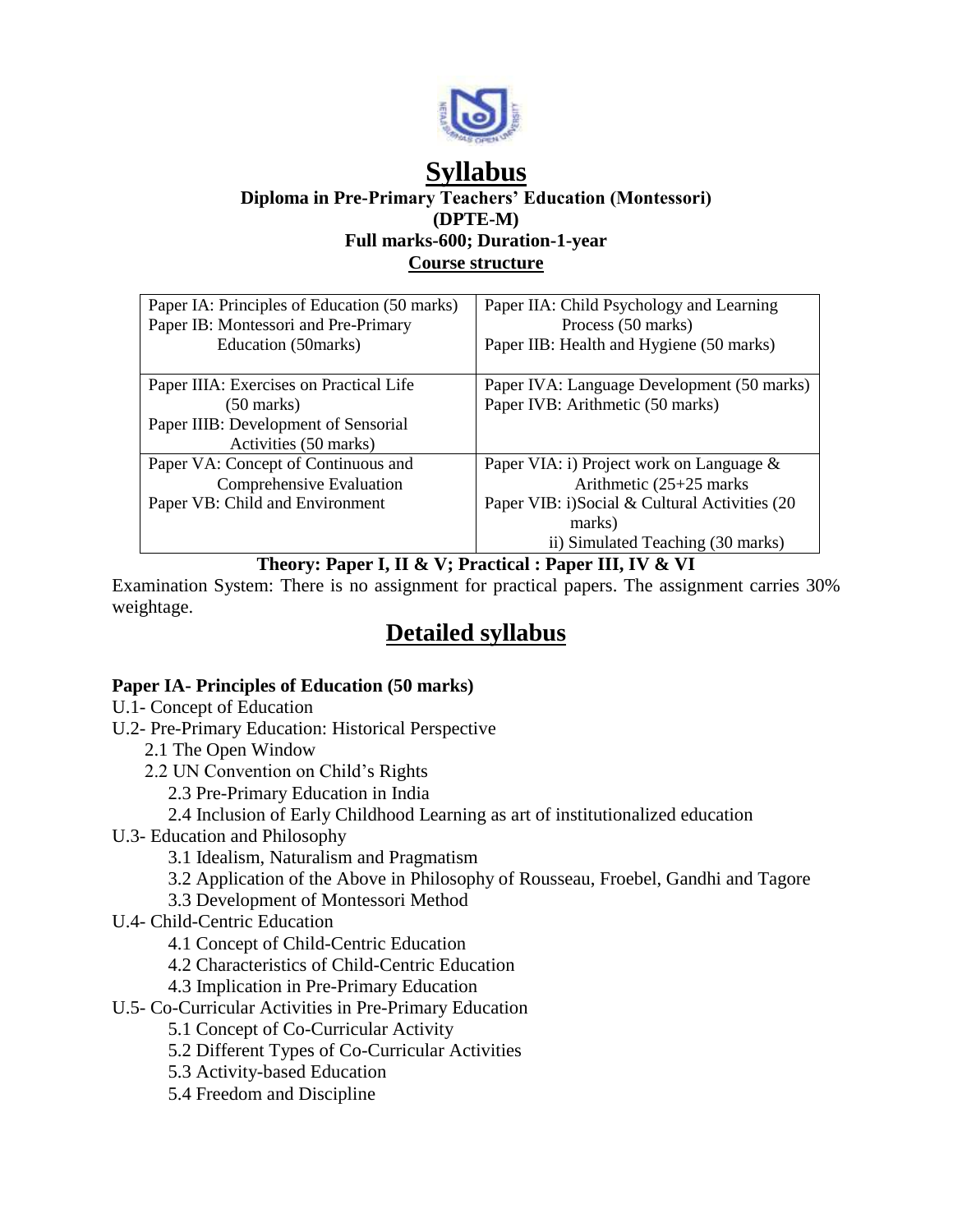5.5 Reward and Punishment

#### **Paper IB- Montessori and Pre-Primary Education (50marks)**

- U.1- Life of Maria Montessori
	- Montessori Theory and System of Education
	- Stages of Child Development
- U.2- Development of Montessori Method
	- 2.1 House of Children
	- 2.2 Secrets of Childhood
	- 2.3 Principles of Self-Education
- U.3- Montessori Environment
	- 3.1 Prepared Environment
	- 3.2 Montessori Materials
	- 3.3 Process of Normalisation
	- 3.4 The vision of Peace Education

## U.4- Montessori Method and Other Pre-Primary Education Systems

- 4.1 Kindergarten and Nursery
- 4.2 Montessori
- 4.3 Comparison

## **Paper II A: Child Psychology and Learning Process (50 marks)**

## **Unit -1: Child Psychology**

- 1.1 Meaning of Child Psychology
- 1.2 Nature of Child Psychology
- 1.3 Dr. Montessori's Work on Child Psychology
- 1.4 Originality of Montessori's Psychology

## **Unit-2: Growth and Development of Child**

- 2.1 Concept of Growth and Development
- 2.2 Stages of Development
- 2.3 Determinants of Development: Heredity and Environment
- 2.3 Dr. Montessori's View on Child Development
- 2.4 Theory of the Montessori Method: Unique position of Man at Birth and the Laws of Natural

Development

## **Unit-3 Developmental Characteristics of Children in the Pre-School Years**

- 3.1 Physical Development
- 3.2 Mental/Cognitive Development
- 3.3 Emotional Development
- 3.4 Social Development
- 3.5 Role of Teachers and Parents

## **Unit-4: Individual Difference, Motivation and Creativity**

- 4.1 Meaning and Types of Individual Difference
- 4.2 Educational Implication of Individual Difference
- 4.3 Concept and Importance of Motivation and Techniques of Motivation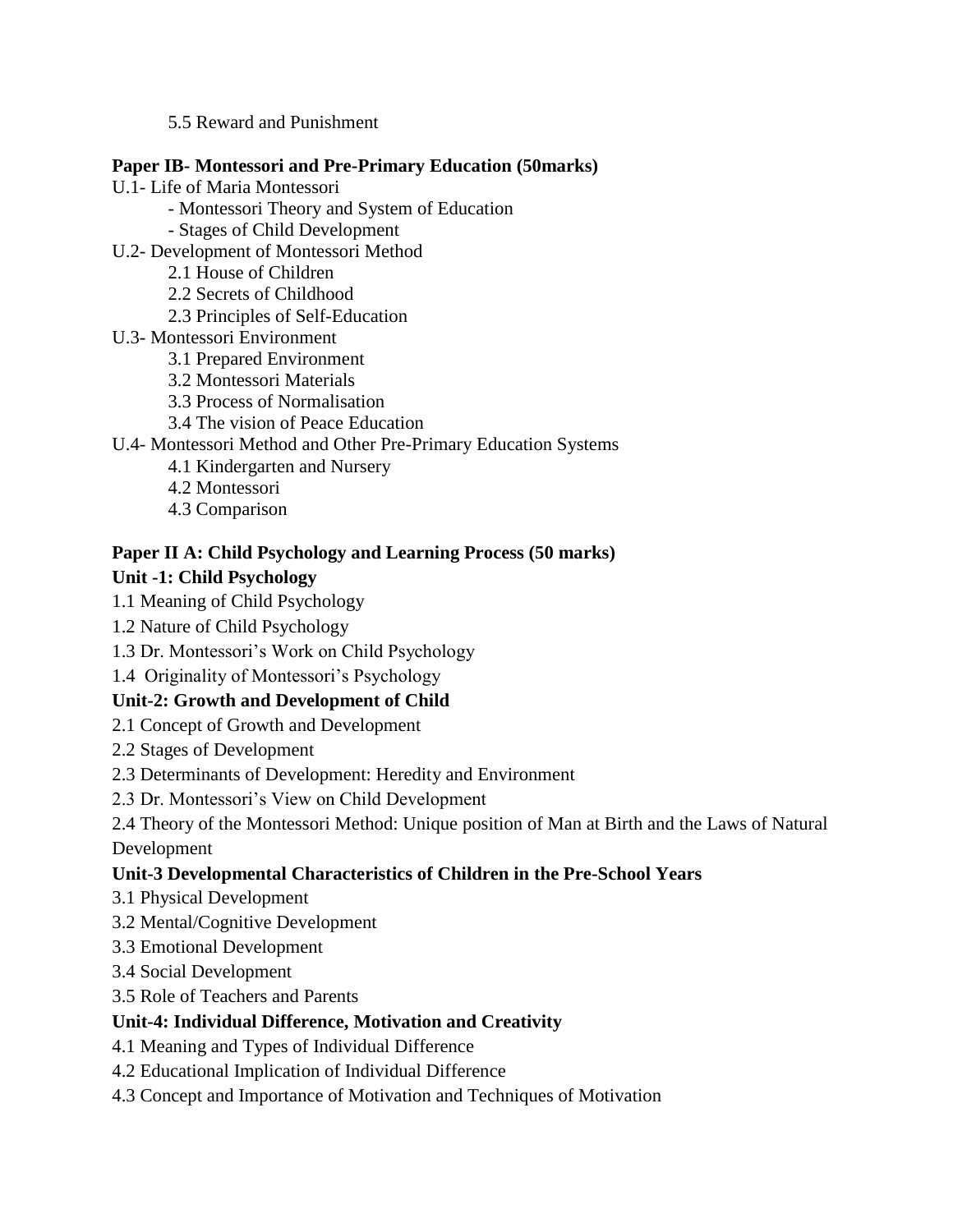#### 4.4 Concept and Importance of Creativity and Strategies for Fostering Creativity

#### **Unit-5: Learning Process**

- 5.1 Concept of Learning
- 5.2 Nature of Learning
- 5.3 Types of Learning
- 5.4 Theories of Learning
	- 5.4.1 Theory of Trial and Error Learning
	- 5.4.2 Theory of Conditioning (Classical and Operant)
	- 5.4.3 Montessori's Theory of Learning

## **Paper IIB: Health and Hygiene (50 marks)**

Unit-1: Health and Hygiene

- 1.1 Introduction
- 1.2 Historical Development
- 1.3 Meaning, Nature and Concept
- Unit -2: Mother and Child
	- 2.1 Mother's Care and Habit formation
	- 2.2 Parental Control
- Unit-3: Child's Health
	- 3.1 Healthy Mother
	- 3.2 Mother and Child's Health
	- 3.3 Health Check Point
- Unit-4: Personal Cleanliness
	- 4.1 Meaning and Concept
	- 4.2 Environment and Sanitation
	- 4.3 Transmission of Communicable Diseases

Unit-5: Child and Safety Measures

- 5.1 Concept
- 5.2 Accidents
- 5.3 Prevention
- 5.4 First Aid
- 5.5 Role of Mother and Teacher

## **Paper IIIA: Exercises on Practical Life (50 Marks)**

## **Preliminary Activities**

- 1. Stories, 2. Rhymes, 3. Picture Cards, 4. Threading of Beads, 5. Nob Materials Handling, 6. Puzzles Game, 7. Card Matching and Pairing
- Unit 1: Developmental Activities

i) Mat-Rolling, ii) Chowki and Chair, iii) Pouring (solid and liquid), iv) Sorting by Shape, Size and Colour, v) Picture Pairing

Unit 2: Social Behaviour

i) Offering Activity, ii) How to walk in line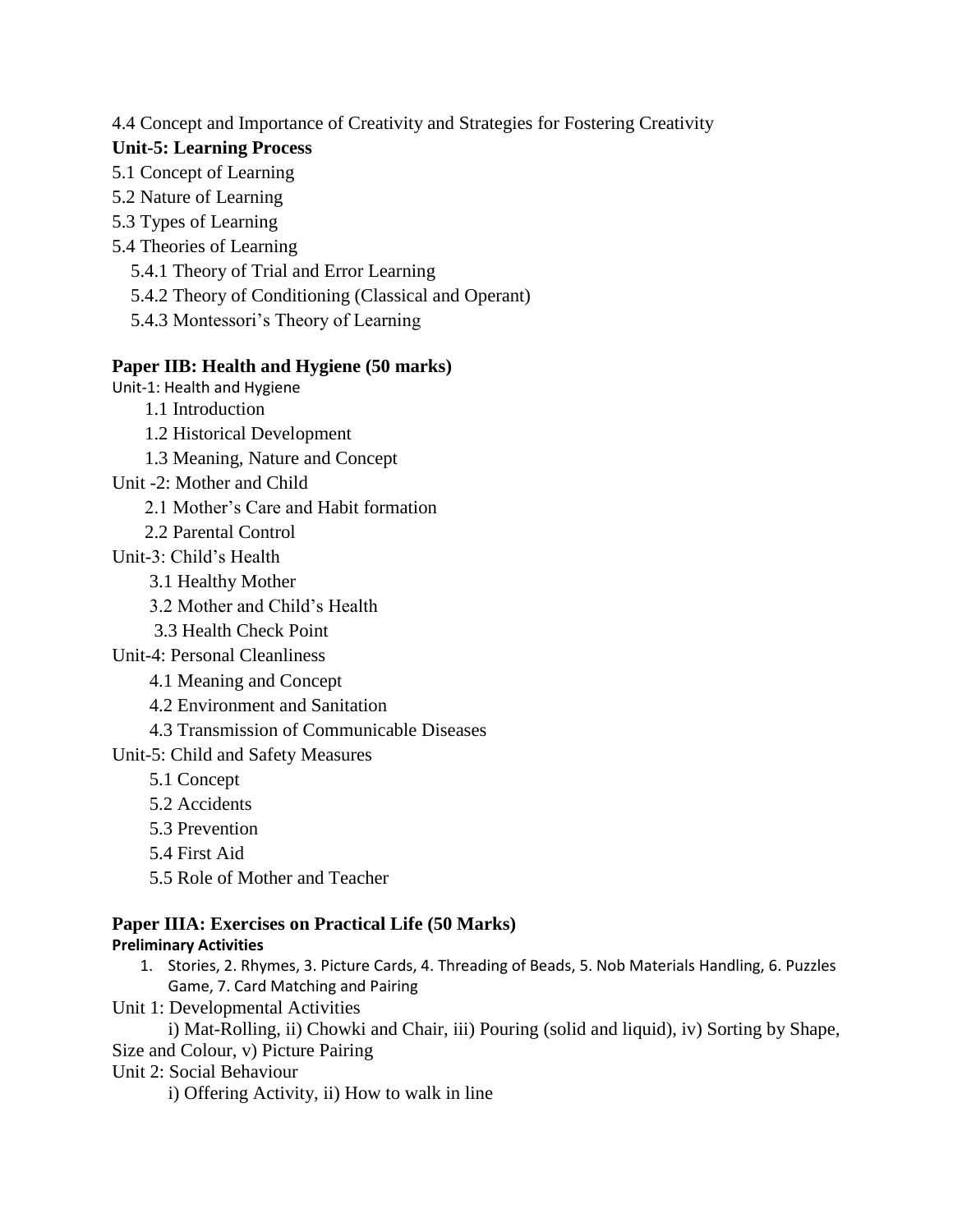Unit 3: Taking Care of Environment i) How to sweep, ii) Dusting, iii) Taking care of plants and pets Unit 4: Taking Care of Oneself i) Combing Hair, ii) Washing Hands, iii) Folding Napkins, iv) Using Frame like Coat

Button, Press Button, Shoe Lace, Ribbon etc.

#### **Paper IIIB: Development of Sensorial Activities (50 Marks)**

Activity 1: Visual and Muscular Sense i) Cylinder Blocks, ii) Pink Tower Activity 2: Visual Sense Colour Tablets Activity 3: Tactile Sense Touch Boards Activity 4: Acoustic Sense Noise Boxes Activity 5: Muscular Sense i) Long Stairs, ii) Geometric Trays, iii) Geometric Cards, iv) Baric Tablets

#### **Paper IVA: Language Development (50 Marks)**

Unit 1: Preliminary Activities on Sound Awareness Unit 2: Sand Paper Letters Unit 3: Movable Alphabet Boxes Unit 4: Reading and Writing Cards

#### **Paper IVB: Arithmetic (50 Marks)**

- 1. Number Rods
- 2. Sand Paper Figures
- 3. Number Rods and Cards
- 4. Spindle Boxes
- 5. '0' Activity and Chit Game
- 6. Cards and Counters
- 7. Even and Odd
- 8. Special Exercises with Number Rods
- 9. Decimal System: i) Bead Material and Card Material, ii) Static Part and Dynamic Part
- 10. Traditional Names (from Eleven to Nineteen)- First Seguin Frame and Second Seguin Frame

#### **Paper VA: Continuous and Comprehensive Evaluation (50 Marks)**

Unit-1: Evaluation

- 1.1 Historical Development of Evaluation and Various Reports and Recommendations : A Synoptic View
- 1.2 Meaning, Nature and Scope of Evaluation
- 1.3 Examination and Evaluation
- 1.4 Place of Evaluation in the Pre-Primary Curriculum
- Unit-2: Concept of Continuous and Comprehensive Evaluation (CCE)
	- 2.1 Meaning, Nature and Scope of CCE
	- 2.2 Aim of CCE in Pre-primary Education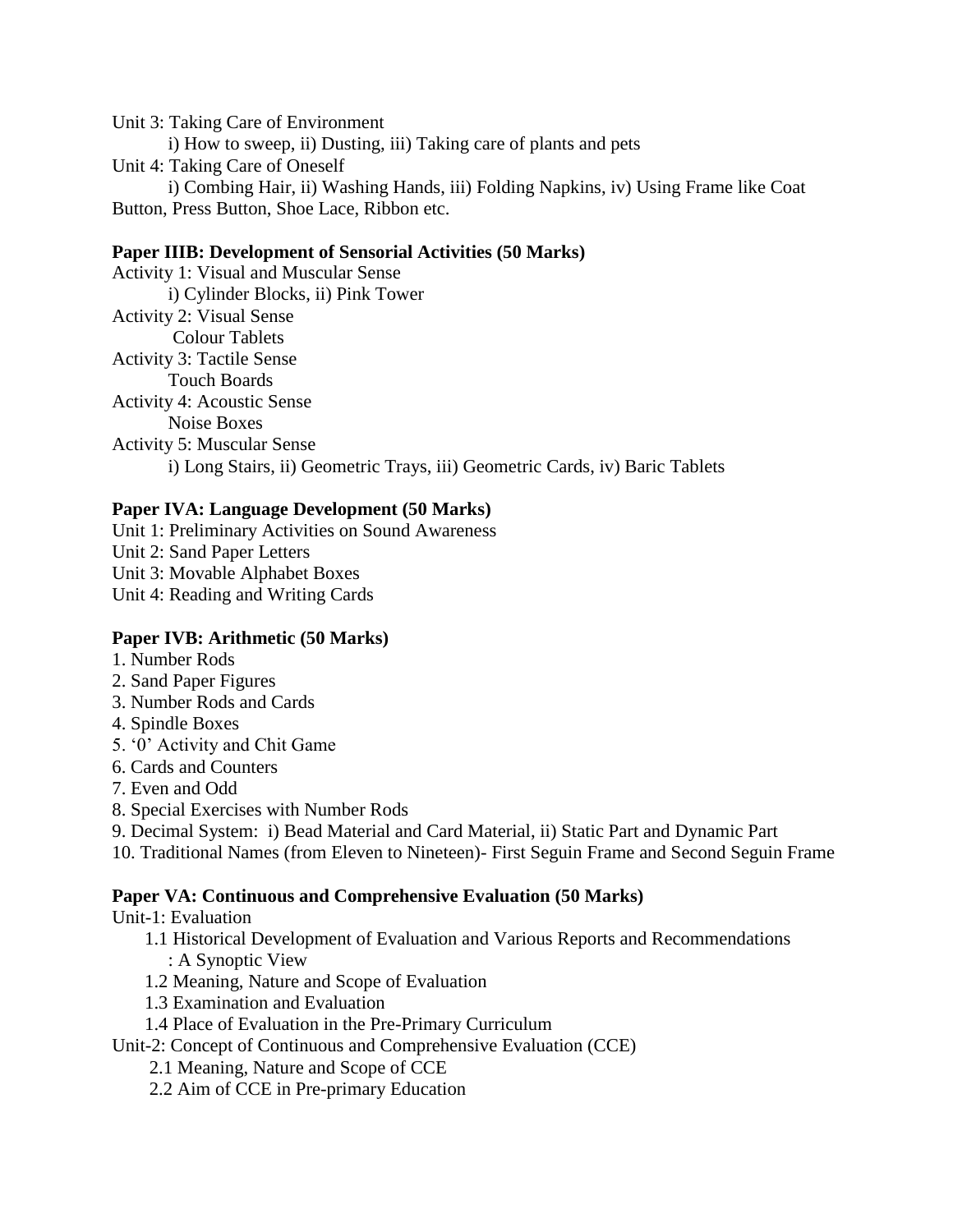Unit-3: Assessment of CCE in Pre-primary Education

- 3.1 Scholastic Assessment
- 3.2 Co-Scholastic Assessment
- 3.3 Formative Assessment
- 3.4 Summative Assessment

Unit-4: Tools and Techniques of CCE in Pre-primary Education:

- 4.1 Methods of Assessment
- 4.2 Tools of Assessment
- 4.3 Techniques of Assessment

Unit-5: Montessori Method and CCE in Pre-primary Education

- 5.1 CCE in different methods of Pre-primary Education
- 5.2 CCE in Montessori Method
- 5.3 Role of Teachers in CCE

#### **Paper VB: Child and Environment (50 Marks)**

- Unit-1: Environment
	- 1.1 Meaning and Concept
	- 1.2 Environment of Child
- Unit-2: Child's Environment
	- 2.1 Parental Responsibility
	- 2.2 Teacher's Responsibility
- Unit-3: Lesson Plan on Child Environment (Pre-Primary level)

## **Paper VIA (1st Half): Project Work on Language and Arithmetic (25 Marks) (2nd Half): Project Work on Arithmetic (25 Marks)**

Ten activities for each group.

#### **Paper VIB (1st half): Social and Cultural Activities (20 Marks)**

Activity 1: Songs

i) Prayer, ii) Suitable for National Days, iii) Suitable for Birth and Death Anniversary of Great Persons and Other Memorable Days, iv) Folk Songs, v) Charar Gan, vi) Karma Sangeet Activity 2: Drama and Role Playing

- Activity 3: Recitation
- Activity 4: Dancing
- Activity 5: Drawing

## **(2nd Half): Simulated Teaching (30 Marks)**

Simulated Teaching on the following skills (3 simulated teaching on each skill) will be done.

- 1. Skill of Reinforcement;
- 2. Skill of Using Black Board;
- 3. Skill of Using Teaching Learning Materials (TLM);
- 4. Skill of Stimulus Variation;
- 5. Skill of Citing Examples; and
- 6. Skill of Using Probing Questions.